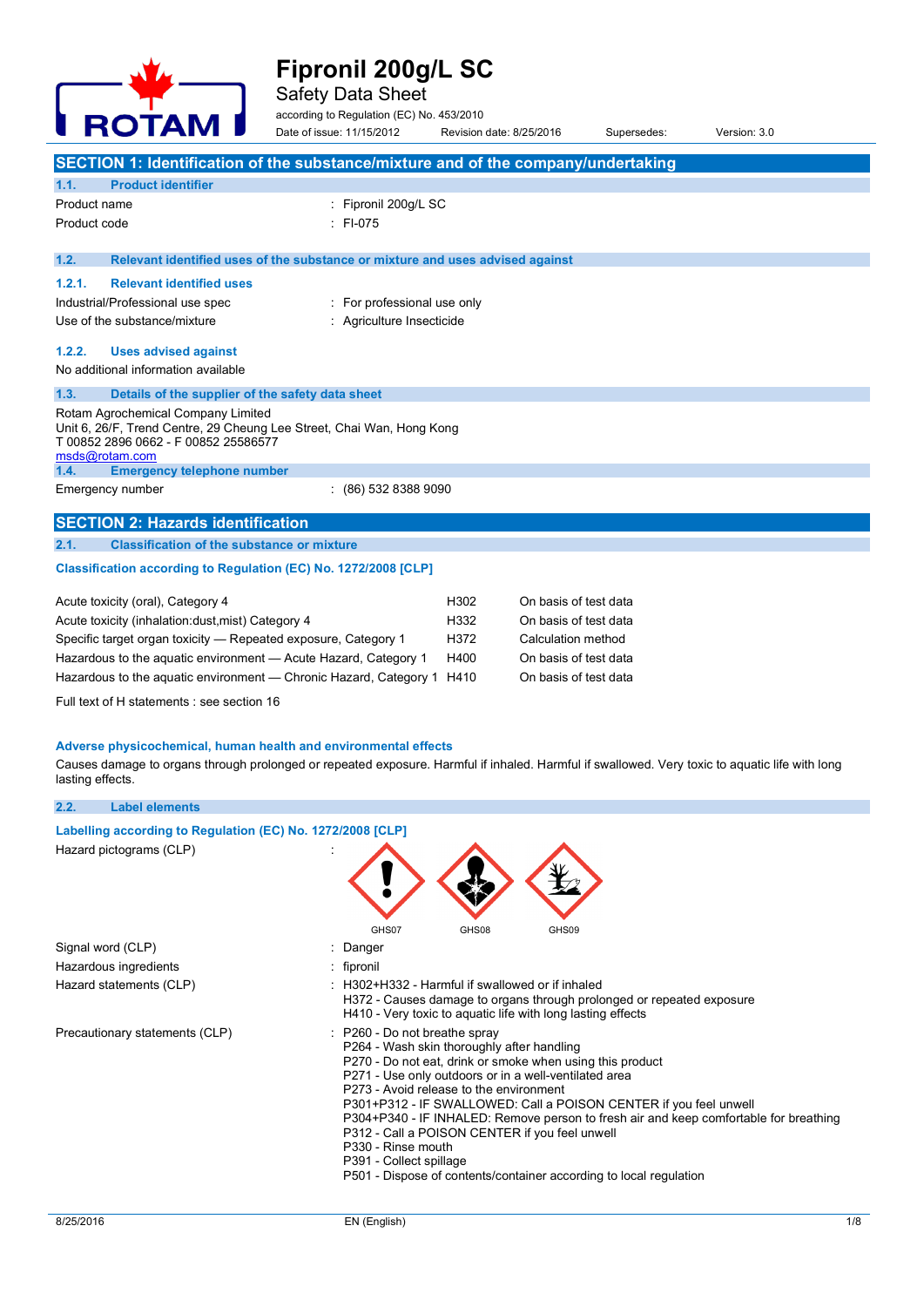## Safety Data Sheet

according to Regulation (EC) No. 453/2010

#### **2.3. Other hazards**

No additional information available

## **SECTION 3: Composition/information on ingredients**

**3.1. Substance**

## Not applicable

**3.2. Mixture**

| <b>Name</b> | <b>Product identifier</b>                          | q/L | <b>Classification according to</b><br><b>Regulation (EC) No.</b><br>1272/2008 [CLP]                                                                                                      |
|-------------|----------------------------------------------------|-----|------------------------------------------------------------------------------------------------------------------------------------------------------------------------------------------|
| fipronil    | (CAS No) 120068-37-3<br>(EC index no) 608-055-00-8 | 200 | Acute Tox. 3 (Oral), H301<br>Acute Tox. 3 (Dermal), H311<br>Acute Tox. 3 (Inhalation: dust, mist),<br>H331<br>STOT RE 1, H372<br>Aquatic Acute 1, H400 (M=10)<br>Aquatic Chronic 1, H410 |

#### Full text of H-statements: see section 16

|                   | <b>SECTION 4: First aid measures</b>                                |                                                                                                                                             |     |
|-------------------|---------------------------------------------------------------------|---------------------------------------------------------------------------------------------------------------------------------------------|-----|
| 4.1.              | <b>Description of first aid measures</b>                            |                                                                                                                                             |     |
|                   | First-aid measures general                                          | Call a poison center or a doctor if you feel unwell.                                                                                        |     |
|                   | First-aid measures after inhalation                                 | Remove person to fresh air and keep comfortable for breathing. Call a poison center or a<br>doctor if you feel unwell.                      |     |
|                   | First-aid measures after skin contact                               | Wash skin with plenty of water.                                                                                                             |     |
|                   | First-aid measures after eye contact                                | Rinse eyes with water as a precaution.                                                                                                      |     |
|                   | First-aid measures after ingestion                                  | Rinse mouth. Call a poison center or a doctor if you feel unwell.                                                                           |     |
| 4.2.              | Most important symptoms and effects, both acute and delayed         |                                                                                                                                             |     |
|                   | No additional information available                                 |                                                                                                                                             |     |
| 4.3.              |                                                                     | Indication of any immediate medical attention and special treatment needed                                                                  |     |
|                   | Treat symptomatically.                                              |                                                                                                                                             |     |
|                   | <b>SECTION 5: Firefighting measures</b>                             |                                                                                                                                             |     |
| 5.1.              | <b>Extinguishing media</b>                                          |                                                                                                                                             |     |
|                   | Suitable extinguishing media                                        | : Water spray. Dry powder. Foam. Carbon dioxide.                                                                                            |     |
| 5.2.              | Special hazards arising from the substance or mixture               |                                                                                                                                             |     |
| fire              | Hazardous decomposition products in case of                         | Toxic fumes may be released.                                                                                                                |     |
| 5.3.              | <b>Advice for firefighters</b>                                      |                                                                                                                                             |     |
|                   | Protection during firefighting                                      | : Do not attempt to take action without suitable protective equipment. Self-contained breathing<br>apparatus. Complete protective clothing. |     |
|                   | <b>SECTION 6: Accidental release measures</b>                       |                                                                                                                                             |     |
| 6.1.              | Personal precautions, protective equipment and emergency procedures |                                                                                                                                             |     |
| 6.1.1.            | For non-emergency personnel                                         |                                                                                                                                             |     |
|                   | <b>Emergency procedures</b>                                         | : Ventilate spillage area. Do not breathe dust/fume/gas/mist/vapours/spray.                                                                 |     |
| 6.1.2.            | For emergency responders                                            |                                                                                                                                             |     |
|                   | Protective equipment                                                | Do not attempt to take action without suitable protective equipment. For further information                                                |     |
|                   |                                                                     | refer to section 8: "Exposure controls/personal protection".                                                                                |     |
| 6.2.              | <b>Environmental precautions</b>                                    |                                                                                                                                             |     |
|                   | Avoid release to the environment.                                   |                                                                                                                                             |     |
| 6.3.              | Methods and material for containment and cleaning up                |                                                                                                                                             |     |
| For containment   |                                                                     | : Collect spillage.                                                                                                                         |     |
|                   | Methods for cleaning up                                             | Take up liquid spill into absorbent material.                                                                                               |     |
| Other information |                                                                     | Dispose of materials or solid residues at an authorized site.                                                                               |     |
| 6.4.              | <b>Reference to other sections</b>                                  |                                                                                                                                             |     |
|                   | For further information refer to section 13.                        |                                                                                                                                             |     |
| 8/25/2016         |                                                                     | EN (English)                                                                                                                                | 2/8 |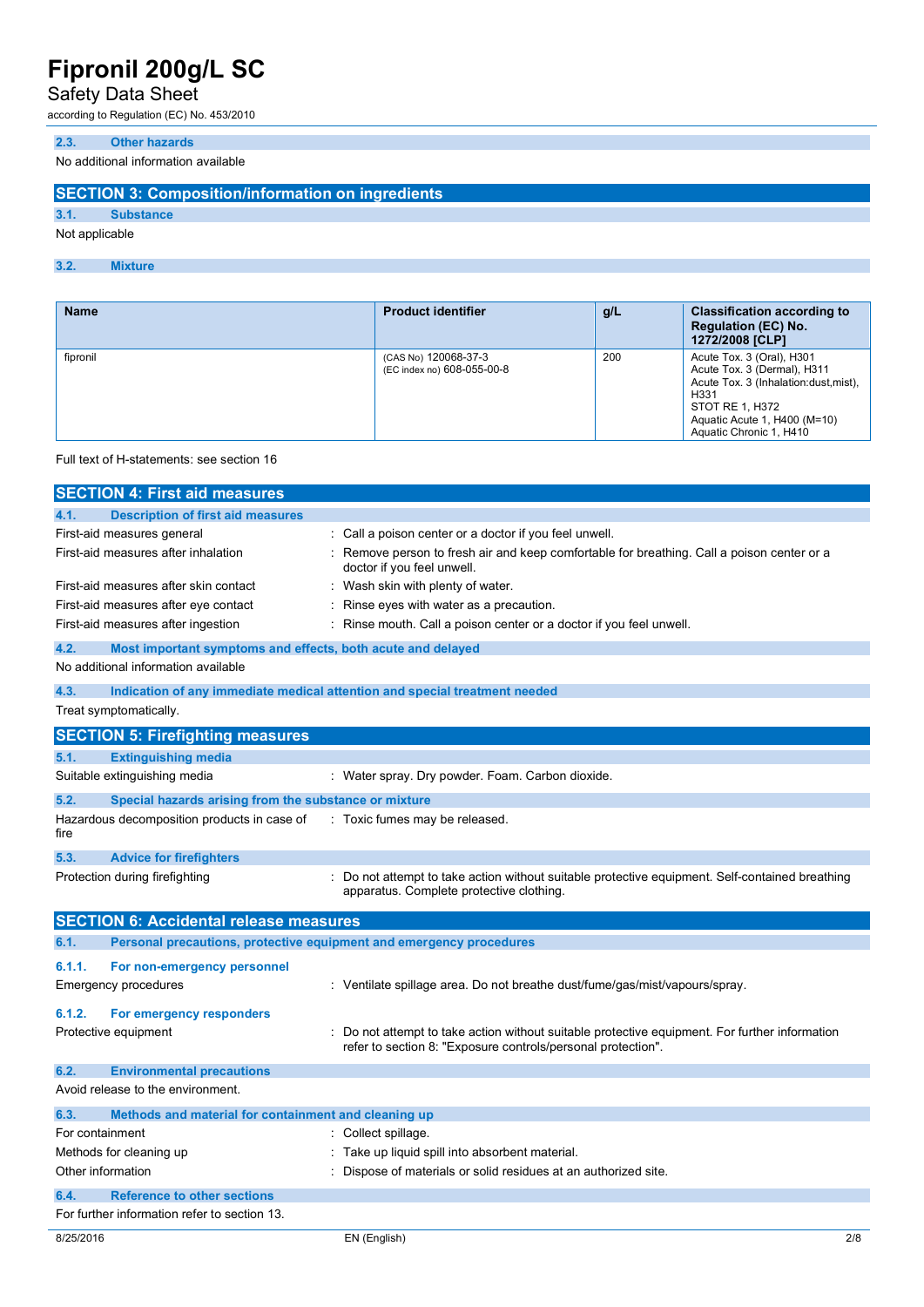# Safety Data Sheet<br>according to Regulation (EC) No.

-<br>a to Regulation (EC) No. 453/2010

| according to Regulation (EC) No. 453/2010                               |                                                                                                                                           |
|-------------------------------------------------------------------------|-------------------------------------------------------------------------------------------------------------------------------------------|
| <b>SECTION 7: Handling and storage</b>                                  |                                                                                                                                           |
| <b>Precautions for safe handling</b><br>7.1.                            |                                                                                                                                           |
| Precautions for safe handling                                           | : Wear personal protective equipment. Do not breathe dust/fume/gas/mist/vapours/spray. Use<br>only outdoors or in a well-ventilated area. |
| Hygiene measures                                                        | Do not eat, drink or smoke when using this product. Always wash hands after handling the<br>product.                                      |
| 7.2.<br>Conditions for safe storage, including any incompatibilities    |                                                                                                                                           |
| Storage conditions                                                      | Store in a well-ventilated place. Keep cool.                                                                                              |
| 7.3.<br><b>Specific end use(s)</b>                                      |                                                                                                                                           |
| No additional information available                                     |                                                                                                                                           |
| <b>SECTION 8: Exposure controls/personal protection</b>                 |                                                                                                                                           |
| 8.1.<br><b>Control parameters</b>                                       |                                                                                                                                           |
| No additional information available                                     |                                                                                                                                           |
| 8.2.<br><b>Exposure controls</b>                                        |                                                                                                                                           |
| Appropriate engineering controls                                        | : Ensure good ventilation of the work station.                                                                                            |
| Hand protection                                                         | Protective gloves                                                                                                                         |
| Eye protection                                                          | Safety glasses                                                                                                                            |
| Skin and body protection                                                | Wear suitable protective clothing                                                                                                         |
| Respiratory protection                                                  | Wear respiratory protection                                                                                                               |
| Environmental exposure controls                                         | Avoid release to the environment.                                                                                                         |
| <b>SECTION 9: Physical and chemical properties</b>                      |                                                                                                                                           |
| 9.1.                                                                    |                                                                                                                                           |
| Information on basic physical and chemical properties<br>Physical state | : Liquid                                                                                                                                  |
| Appearance                                                              | Off-white.                                                                                                                                |
| Odour                                                                   | No data available                                                                                                                         |
| Odour threshold                                                         | No data available                                                                                                                         |
| рH                                                                      | 7.27                                                                                                                                      |
| Relative evaporation rate (butylacetate=1)                              | No data available                                                                                                                         |
| Melting point                                                           | Not applicable                                                                                                                            |
| Freezing point                                                          | No data available                                                                                                                         |
| Boiling point                                                           | No data available                                                                                                                         |
| Flash point                                                             | $> 93$ °C (no flash till 100°C)                                                                                                           |
| Auto-ignition temperature                                               | No data available                                                                                                                         |
| Decomposition temperature                                               | No data available                                                                                                                         |
| Flammability (solid, gas)                                               | Not applicable                                                                                                                            |
| Vapour pressure                                                         | No data available                                                                                                                         |
| Relative vapour density at 20 °C                                        | No data available                                                                                                                         |
| $D$ olothia donoitu                                                     | 1.0002                                                                                                                                    |

| Relative density            | : 1.09987                     |
|-----------------------------|-------------------------------|
| Solubility                  | : No data available           |
| Log Pow                     | : No data available           |
| Viscosity, kinematic        | : No data available           |
| Viscosity, dynamic          | : No data available           |
| <b>Explosive properties</b> | : Product is not explosive.   |
| Oxidising properties        | : Product is not an oxidizer. |
| <b>Explosive limits</b>     | : No data available           |

### **9.2. Other information**

No additional information available

## **SECTION 10: Stability and reactivity**

### **10.1. Reactivity**

The product is non-reactive under normal conditions of use, storage and transport.

#### **10.2. Chemical stability**

Stable under normal conditions.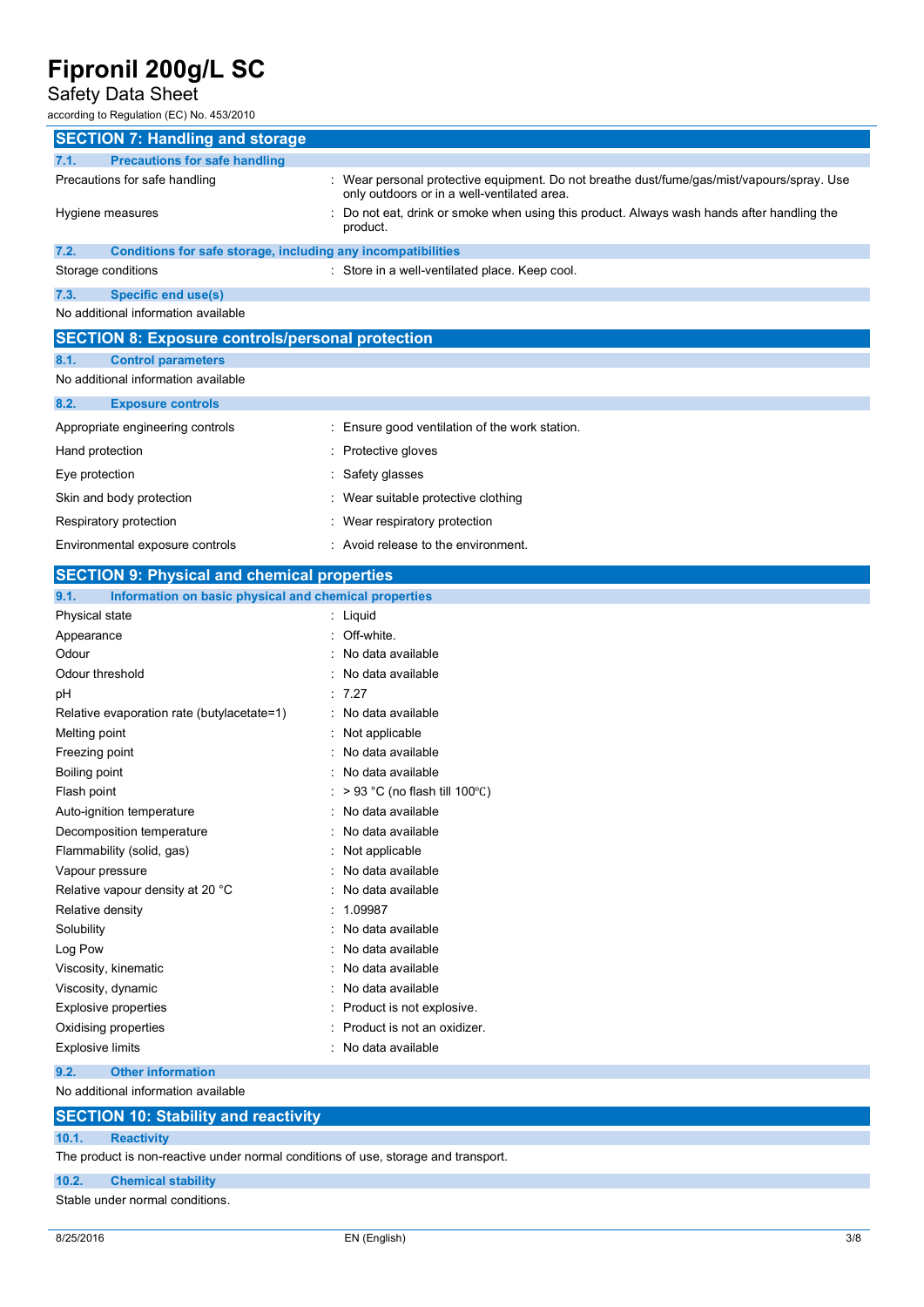## Safety Data Sheet

according to Regulation (EC) No. 453/2010

| 10.3. | <b>Possibility of hazardous reactions</b> |  |
|-------|-------------------------------------------|--|

No dangerous reactions known under normal conditions of use.

#### **10.4. Conditions to avoid**

None under recommended storage and handling conditions (see section 7).

### **10.5. Incompatible materials**

No additional information available

**10.6. Hazardous decomposition products**

Under normal conditions of storage and use, hazardous decomposition products should not be produced.

| <b>SECTION 11: Toxicological information</b>          |                                                                           |
|-------------------------------------------------------|---------------------------------------------------------------------------|
| Information on toxicological effects<br>11.1.         |                                                                           |
| Acute toxicity                                        | : Oral: Harmful if swallowed. Inhalation: dust, mist: Harmful if inhaled. |
| Fipronil 200g/L SC                                    |                                                                           |
| LD50 oral rat                                         | 1098 mg/kg                                                                |
| LD50 dermal rat                                       | 3572.73 mg/kg                                                             |
| LC50 inhalation rat (Dust/Mist - mg/l/4h)             | 1.1 $mg/l/4h$                                                             |
| Skin corrosion/irritation                             | : Not irritant to skin                                                    |
| Serious eye damage/irritation                         | $\therefore$ Not irritant to eyes                                         |
| Respiratory or skin sensitisation                     | : Not classified                                                          |
| Germ cell mutagenicity                                | : Not classified                                                          |
| Carcinogenicity                                       | : Not classified                                                          |
| Reproductive toxicity                                 | : Not classified                                                          |
| Specific target organ toxicity (single exposure)      | : Not classified                                                          |
| Specific target organ toxicity (repeated<br>exposure) | : Causes damage to organs through prolonged or repeated exposure.         |
| Aspiration hazard                                     | : Not classified                                                          |

| <b>SECTION 12: Ecological information</b> |                                                         |
|-------------------------------------------|---------------------------------------------------------|
| 12.1.<br><b>Toxicity</b>                  |                                                         |
| Ecology - general                         | : Very toxic to aquatic life with long lasting effects. |
| Fipronil 200g/L SC                        |                                                         |
| LC50 fish 1                               | 1.78 mg/l (96h, Brachydanio rerio)                      |
| EC50 Daphnia 1                            | $0.48$ mg/l (48h)                                       |
| ErC50 (algae)                             | 59.12 mg/l (72h)                                        |

### **12.2. Persistence and degradability**

|       | fipronil (120068-37-3)                     |                                                                                             |
|-------|--------------------------------------------|---------------------------------------------------------------------------------------------|
|       | Persistence and degradability              | May cause long-term adverse effects in the environment.                                     |
| 12.3. | <b>Bioaccumulative potential</b>           |                                                                                             |
|       | fipronil (120068-37-3)                     |                                                                                             |
|       | Bioaccumulative potential                  | Not established.                                                                            |
| 12.4. | <b>Mobility in soil</b>                    |                                                                                             |
|       | No additional information available        |                                                                                             |
| 12.5. | <b>Results of PBT and vPvB assessment</b>  |                                                                                             |
|       | No additional information available        |                                                                                             |
| 12.6. | <b>Other adverse effects</b>               |                                                                                             |
|       | No additional information available        |                                                                                             |
|       | <b>SECTION 13: Disposal considerations</b> |                                                                                             |
| 13.1. | <b>Waste treatment methods</b>             |                                                                                             |
|       | Waste treatment methods                    | Dispose of contents/container in accordance with licensed collector's sorting instructions. |

### **SECTION 14: Transport information**

In accordance with ADR / RID / IMDG / IATA / ADN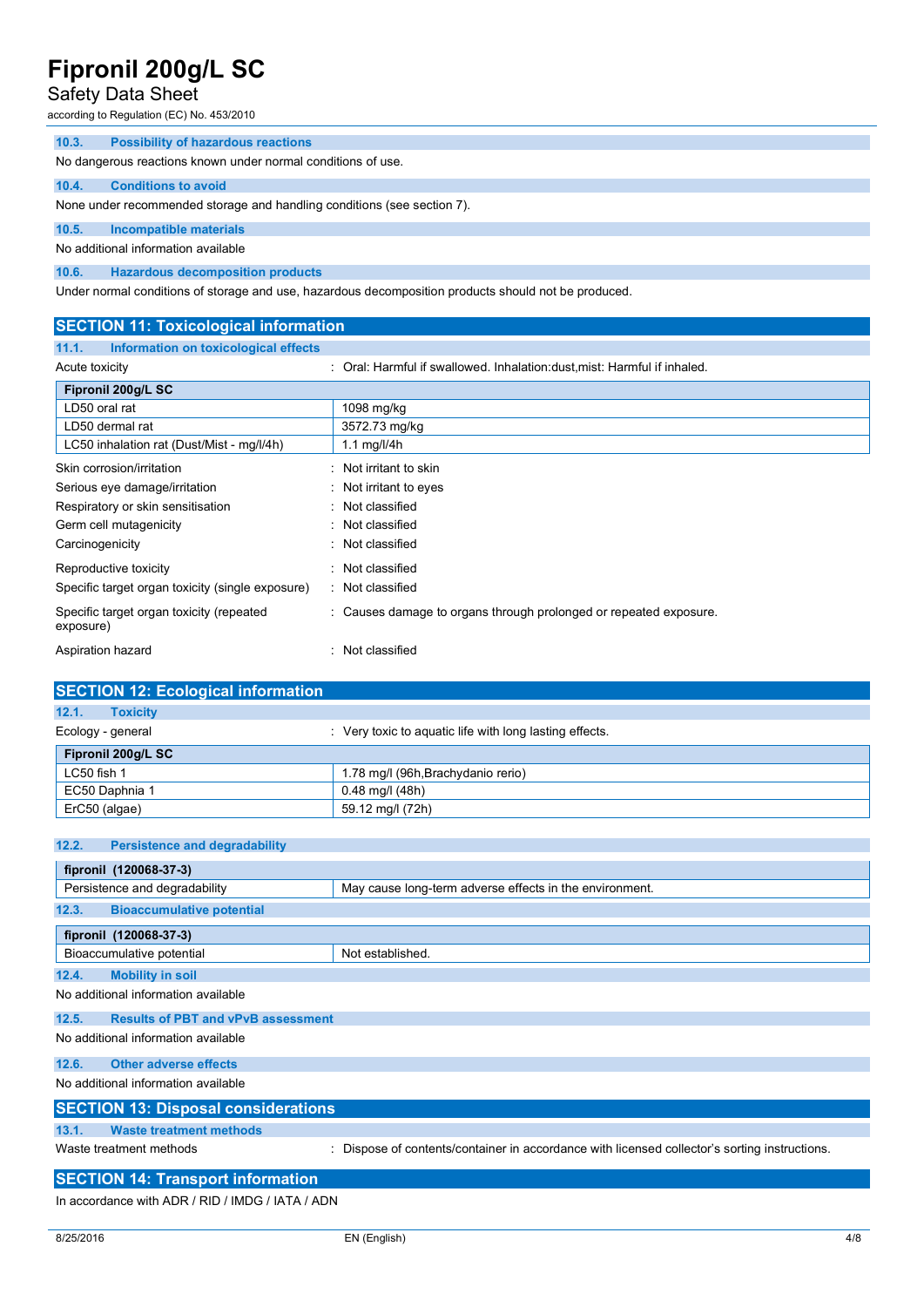## Safety Data Sheet

| according to Regulation (EC) No. 453/2010               |                                                          |
|---------------------------------------------------------|----------------------------------------------------------|
| 14.1.<br><b>UN number</b>                               |                                                          |
| UN-No. (ADR)                                            | : 3082                                                   |
| UN-No. (IMDG)                                           | : 3082                                                   |
| UN-No. (IATA)                                           | : 3082                                                   |
| UN-No. (ADN)                                            | : 3082                                                   |
| UN-No. (RID)                                            | : 3082                                                   |
| 14.2.<br><b>UN proper shipping name</b>                 |                                                          |
| Proper Shipping Name (ADR)                              | : ENVIRONMENTALLY HAZARDOUS SUBSTANCE, LIQUID, N.O.S.    |
| Proper Shipping Name (IMDG)                             | ENVIRONMENTALLY HAZARDOUS SUBSTANCE, LIQUID, N.O.S.      |
| Proper Shipping Name (IATA)                             | : Environmentally hazardous substance, liquid, n.o.s.    |
| Proper Shipping Name (ADN)                              | ENVIRONMENTALLY HAZARDOUS SUBSTANCE, LIQUID, N.O.S.<br>t |
| Proper Shipping Name (RID)                              | : ENVIRONMENTALLY HAZARDOUS SUBSTANCE, LIQUID, N.O.S.    |
| 14.3.<br><b>Transport hazard class(es)</b>              |                                                          |
| <b>ADR</b>                                              |                                                          |
| Transport hazard class(es) (ADR)                        | $\cdot$ 9                                                |
| Danger labels (ADR)                                     | $\therefore$ 9                                           |
|                                                         |                                                          |
|                                                         |                                                          |
|                                                         |                                                          |
|                                                         |                                                          |
|                                                         |                                                          |
|                                                         |                                                          |
| <b>IMDG</b>                                             |                                                          |
| Transport hazard class(es) (IMDG)                       | $\cdot$ 9                                                |
| Danger labels (IMDG)                                    | $\therefore$ 9                                           |
|                                                         |                                                          |
|                                                         |                                                          |
|                                                         |                                                          |
|                                                         |                                                          |
|                                                         |                                                          |
|                                                         |                                                          |
| <b>IATA</b>                                             |                                                          |
| Transport hazard class(es) (IATA)                       | $\cdot$ 9                                                |
| Hazard labels (IATA)                                    | $\therefore$ 9                                           |
|                                                         |                                                          |
|                                                         |                                                          |
|                                                         |                                                          |
|                                                         |                                                          |
|                                                         |                                                          |
|                                                         |                                                          |
| <b>ADN</b>                                              | $\therefore$ 9                                           |
| Transport hazard class(es) (ADN)<br>Danger labels (ADN) | $\cdot$ 9                                                |
|                                                         |                                                          |
|                                                         |                                                          |
|                                                         |                                                          |
|                                                         |                                                          |
|                                                         |                                                          |
|                                                         |                                                          |
| <b>RID</b>                                              |                                                          |
| Transport hazard class(es) (RID)                        | $\cdot$ 9                                                |
| Danger labels (RID)                                     | $\therefore$ 9                                           |
|                                                         |                                                          |
|                                                         |                                                          |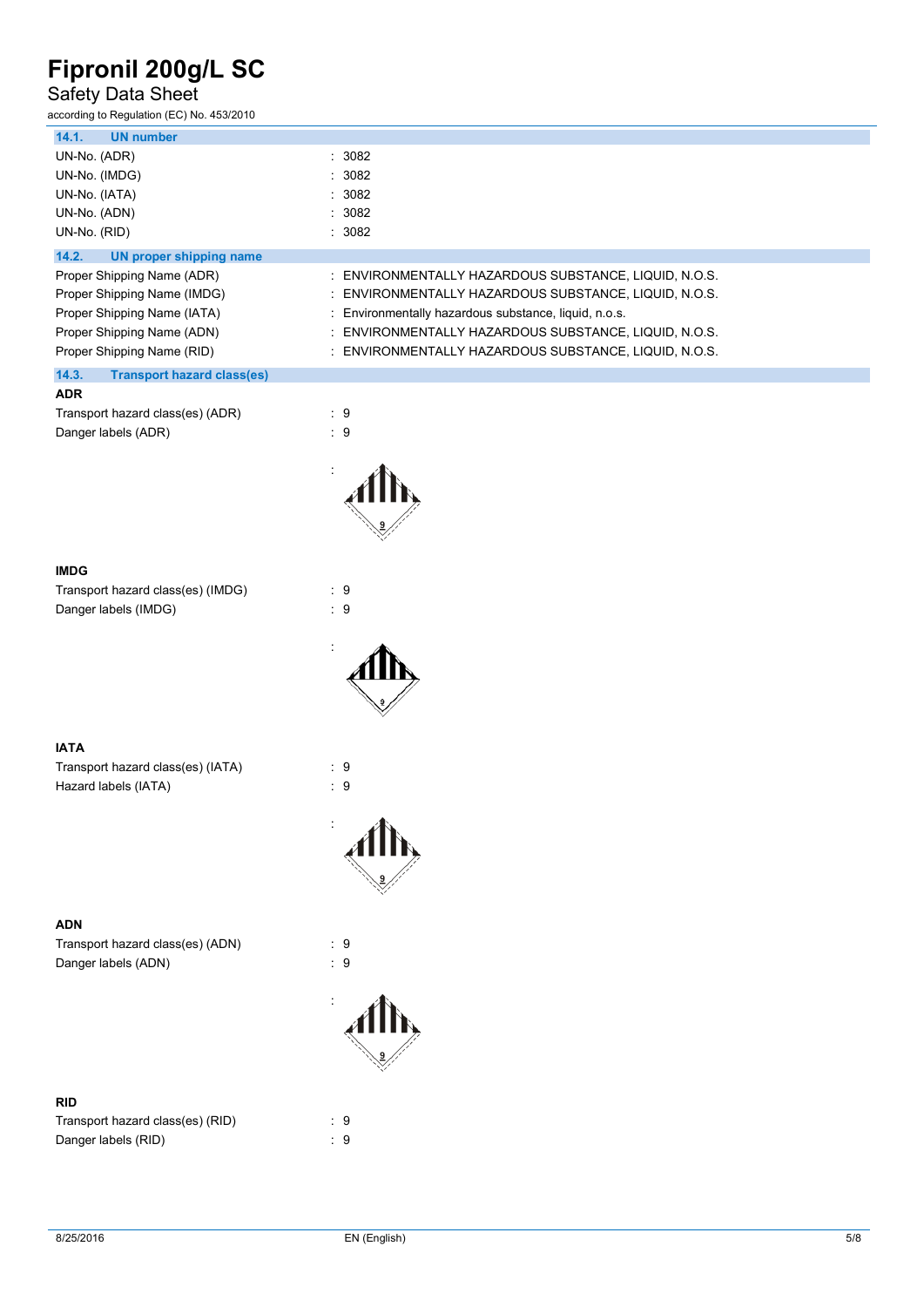## Safety Data Sheet

according to Regulation (EC) No. 453/2010



| 14.4.<br><b>Packing group</b>         |                                  |
|---------------------------------------|----------------------------------|
| Packing group (ADR)                   | $\pm$ 111                        |
| Packing group (IMDG)                  | $\pm$ 111                        |
| Packing group (IATA)                  | $\pm$ 111                        |
| Packing group (ADN)                   | $\pm$ 111                        |
| Packing group (RID)                   | $\pm$ 111                        |
| <b>Environmental hazards</b><br>14.5. |                                  |
| Dangerous for the environment         | : Yes                            |
| Marine pollutant                      | ٠<br>$\ddot{\phantom{0}}$<br>Yes |

Other information **contains the contract of the contract of the contract of the contract of the contract of the contract of the contract of the contract of the contract of the contract of the contract of the contract of th** 

#### $14.6.$ **14.6. Special precautions for user**

### **- Overland transport**

| Classification code (ADR)                                                  | M6                      |
|----------------------------------------------------------------------------|-------------------------|
| Special provisions (ADR)                                                   | 274, 335, 601, 375      |
| Limited quantities (ADR)                                                   | 51                      |
| Excepted quantities (ADR)                                                  | E1                      |
| Packing instructions (ADR)                                                 | P001, IBC03, LP01, R001 |
| Special packing provisions (ADR)                                           | PP <sub>1</sub>         |
| Mixed packing provisions (ADR)                                             | MP19                    |
| Portable tank and bulk container instructions<br>(ADR)                     | T4                      |
| Portable tank and bulk container special<br>provisions (ADR)               | <b>TP1, TP29</b>        |
| Tank code (ADR)                                                            | LGBV                    |
| Vehicle for tank carriage                                                  | AT                      |
| Transport category (ADR)                                                   | 3                       |
| Special provisions for carriage - Packages<br>(ADR)                        | : V12                   |
| Special provisions for carriage - Loading,<br>unloading and handling (ADR) | CV13                    |
| Hazard identification number (Kemler No.)                                  | 90<br>İ.                |
| Orange plates                                                              | 90<br>3082              |
| Tunnel restriction code (ADR)                                              | E                       |
| EAC code                                                                   | : 3Z                    |
| - Transport by sea                                                         |                         |
| Special provisions (IMDG)                                                  | : 274, 335, 969         |
| Limited quantities (IMDG)                                                  | - 5 L                   |
| Excepted quantities (IMDG)                                                 | E1                      |
| Packing instructions (IMDG)                                                | P001, LP01              |
| Special packing provisions (IMDG)                                          | PP <sub>1</sub>         |
| IBC packing instructions (IMDG)                                            | IBC03                   |
| Tank instructions (IMDG)                                                   | T4                      |
| Tank special provisions (IMDG)                                             | <b>TP2, TP29</b>        |
| EmS-No. (Fire)                                                             | F-A                     |

EmS-No. (Spillage) in the set of the S-F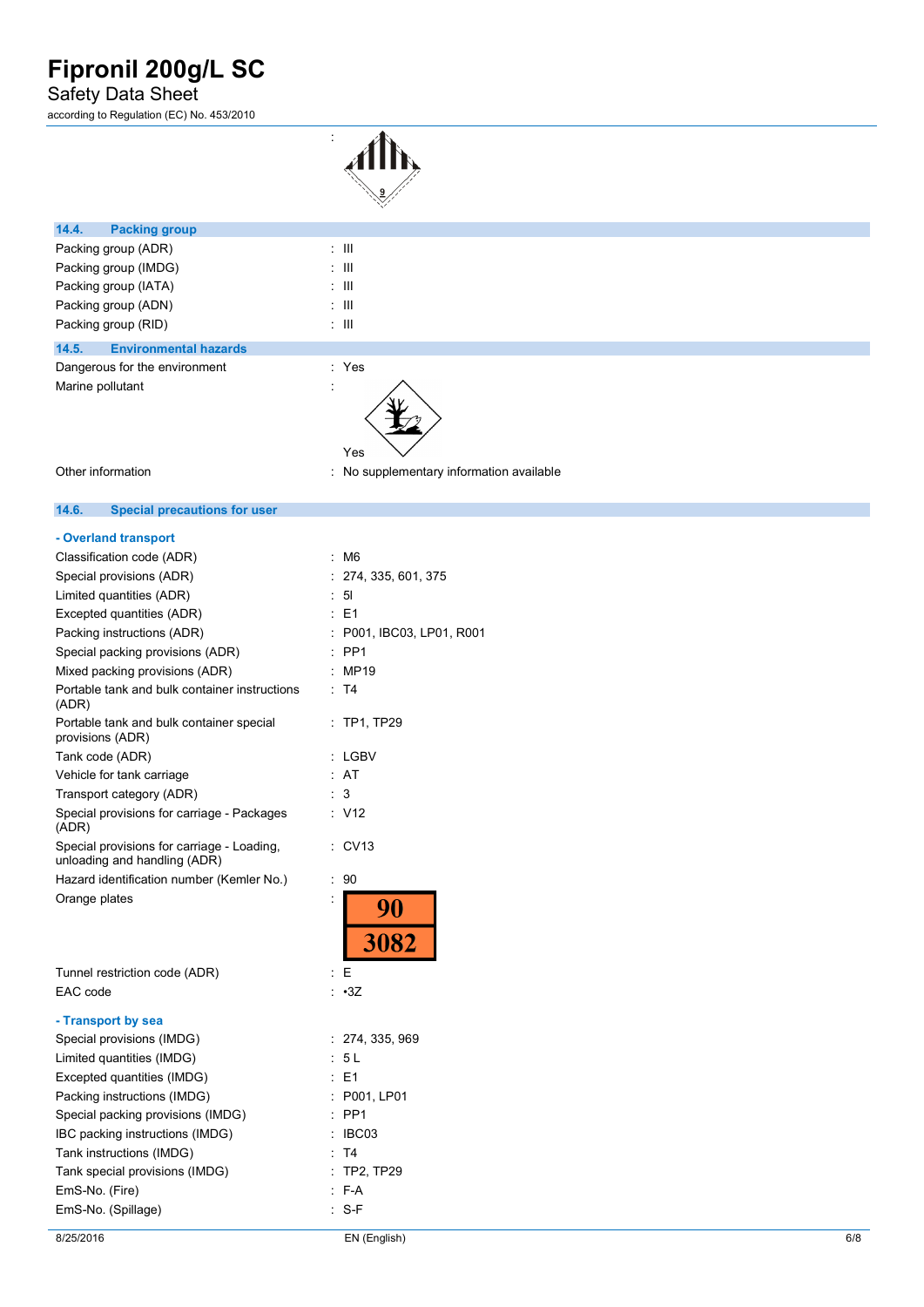## Safety Data Sheet

| according to Regulation (EC) No. 453/2010                                  |                           |
|----------------------------------------------------------------------------|---------------------------|
| Stowage category (IMDG)                                                    | A                         |
| - Air transport                                                            |                           |
| PCA Excepted quantities (IATA)                                             | $\therefore$ E1           |
| PCA Limited quantities (IATA)                                              | : Y964                    |
| PCA limited quantity max net quantity (IATA)                               | : 30kgG                   |
| PCA packing instructions (IATA)                                            | : 964                     |
| PCA max net quantity (IATA)                                                | : 450L                    |
| CAO packing instructions (IATA)                                            | : 964                     |
| CAO max net quantity (IATA)                                                | : 450L                    |
| Special provisions (IATA)                                                  | $:$ A97, A158, A197       |
| ERG code (IATA)                                                            | : 9L                      |
| - Inland waterway transport                                                |                           |
| Classification code (ADN)                                                  | $\cdot$ M6                |
| Special provisions (ADN)                                                   | : 274, 335, 375, 601      |
| Limited quantities (ADN)                                                   | : 5L                      |
| Excepted quantities (ADN)                                                  | : E1                      |
| Carriage permitted (ADN)                                                   | : T                       |
| Equipment required (ADN)                                                   | $:$ PP                    |
| Number of blue cones/lights (ADN)                                          | $\therefore$ 0            |
| - Rail transport                                                           |                           |
| Classification code (RID)                                                  | $\cdot$ M6                |
| Special provisions (RID)                                                   | : 274, 335, 375, 601      |
| Limited quantities (RID)                                                   | : 5L                      |
| Excepted quantities (RID)                                                  | $\pm$ E1                  |
| Packing instructions (RID)                                                 | : P001, IBC03, LP01, R001 |
| Special packing provisions (RID)                                           | $:$ PP1                   |
| Mixed packing provisions (RID)                                             | : MP19                    |
| Portable tank and bulk container instructions<br>(RID)                     | $\therefore$ T4           |
| Portable tank and bulk container special<br>provisions (RID)               | $:$ TP1, TP29             |
| Tank codes for RID tanks (RID)                                             | : LGBV                    |
| Transport category (RID)                                                   | : 3                       |
| Special provisions for carriage - Packages<br>(RID)                        | : W12                     |
| Special provisions for carriage - Loading,<br>unloading and handling (RID) | : CW13, CW31              |
| Colis express (express parcels) (RID)                                      | $\therefore$ CE8          |
| Hazard identification number (RID)                                         | : 90                      |
|                                                                            |                           |

## **14.7. Transport in bulk according to Annex II of MARPOL and the IBC Code**

Not applicable

## **SECTION 15: Regulatory information**

**15.1. Safety, health and environmental regulations/legislation specific for the substance or mixture**

### **15.1.1. EU-Regulations**

Contains no REACH substances with Annex XVII restrictions Contains no substance on the REACH candidate list Contains no REACH Annex XIV substances

### **15.1.2. National regulations**

### **Germany**

| _________                                                                      |                                                                                                          |
|--------------------------------------------------------------------------------|----------------------------------------------------------------------------------------------------------|
| VwVwS Annex reference                                                          | . Water hazard class (WGK) 3, severe hazard to waters (Classification according to $VwVws$ ,<br>Annex 4) |
| 12th Ordinance Implementing the Federal<br>Immission Control Act - 12. BlmSchV | $\therefore$ Is not subject of the 12. BImSchV (Hazardous Incident Ordinance)                            |

#### **Netherlands**